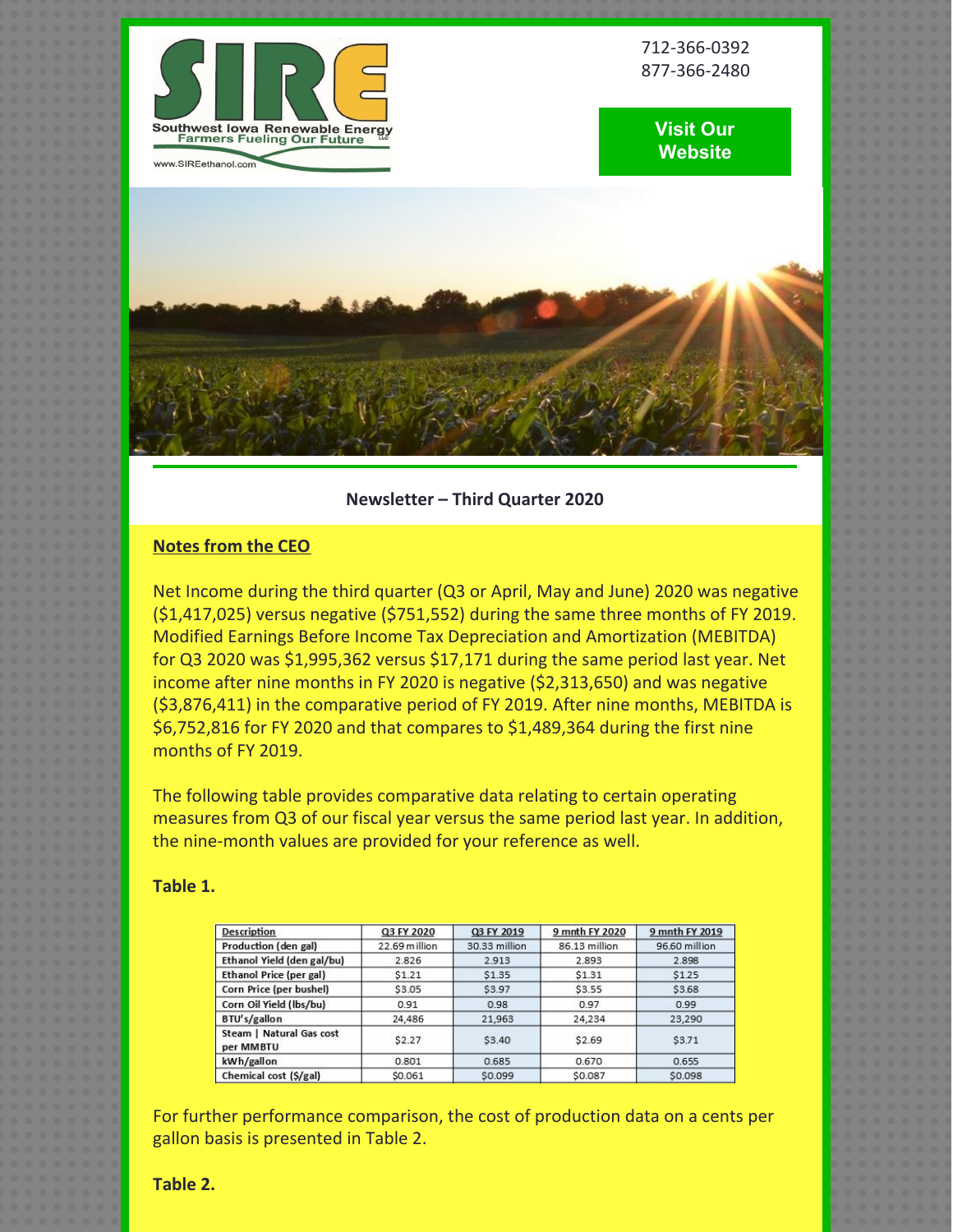| Cost per gallon | <b>YTD 2020</b> | FY 2019 | FY 2018 |
|-----------------|-----------------|---------|---------|
| Variable        | 0.2134          | 0.2436  | 0.2541  |
| <b>Fixed</b>    | 0.1400          | 0.1206  | 0.1411  |
| G&A             | 0.0452          | 0.0375  | 0.0387  |
| <b>Total</b>    | 0.3986          | 0.4017  | 0.4339  |

## **Performance**

As mentioned in the last newsletter, the impact of the COVID induced economic shutdown caused us to reduce the output of the plant during the period of March – May. Accordingly, those effects are demonstrated in Table 1 above. Production was off 7.64 million gallons from the same quarter in the previous year. Our efficiencies were impacted as well. Ethanol yield at 2.826 gallons per bushel was well below our goal. However, it was partly a result of choosing to use less expensive ingredients in the production process, as noted by a significant reduction in chemical costs (3.8 cpg less versus the same period last year). In other words, we made the decision to operate in a configuration that would preserve as much capital as possible. The lower volume of ethanol output negatively impacted energy efficiency with both our BTU's/gallon metric and the kWh/metric higher than the previous year due to fewer gallons to spread the energy inputs over.

During May we had our regular spring maintenance shutdown. Numerous repairs were made, systems cleaned and projects were completed to allow for consistent operations for the next year. The costs associated with this effort are significant and will consequently skew the production cost metrics in Table 2 and the comparison to prior periods. It was gratifying to note that even with that expected cost impact, total production costs are below both FY 2019 and FY 2018. We expect the remaining quarter to further reduce the cost structure.

## **Update**

The COVID-19 pandemic created a significant demand for alcohol used to create hand sanitizer. With relaxed standards from the Food and Drug Administration (FDA), SIRE was able to support efforts focused on increasing the supply of hand sanitizer. The FDA has since revised their temporary rules a number of times and on June 1st they issued very specific requirements that SIRE could not meet. We continue to look at ways to meet the guidance and are also mindful of the number of announcements from facilities that intend to bring additional capacity online to produce alcohol that meets U.S. Pharmaceutical (USP) grade specifications. The publicly stated intentions that we are aware of amount to over 200 million gallons per year. In addition, there are at least four additional companies that have announced projects to be able to continuously produce higher grade alcohol but have not, to our knowledge, announced specific gallon targets. Finally, there are producers currently in the higher grade alcohol business that have signaled they are increasing capacity as well. SIRE has received preliminary estimates to put in the additional distillation equipment required to meet the standards and these came in at approximately \$15 million. That amount does not account for additional tankage and systems required for the proper ongoing handling measures required by the FDA. At this time, SIRE has no plans to make that type of capital commitment for the addition of permanent industrial grade capacity. We are, however, pleased to work with a key partner in a supplier relationship that we believe will allow us to provide base feedstock at attractive margins into the extended future.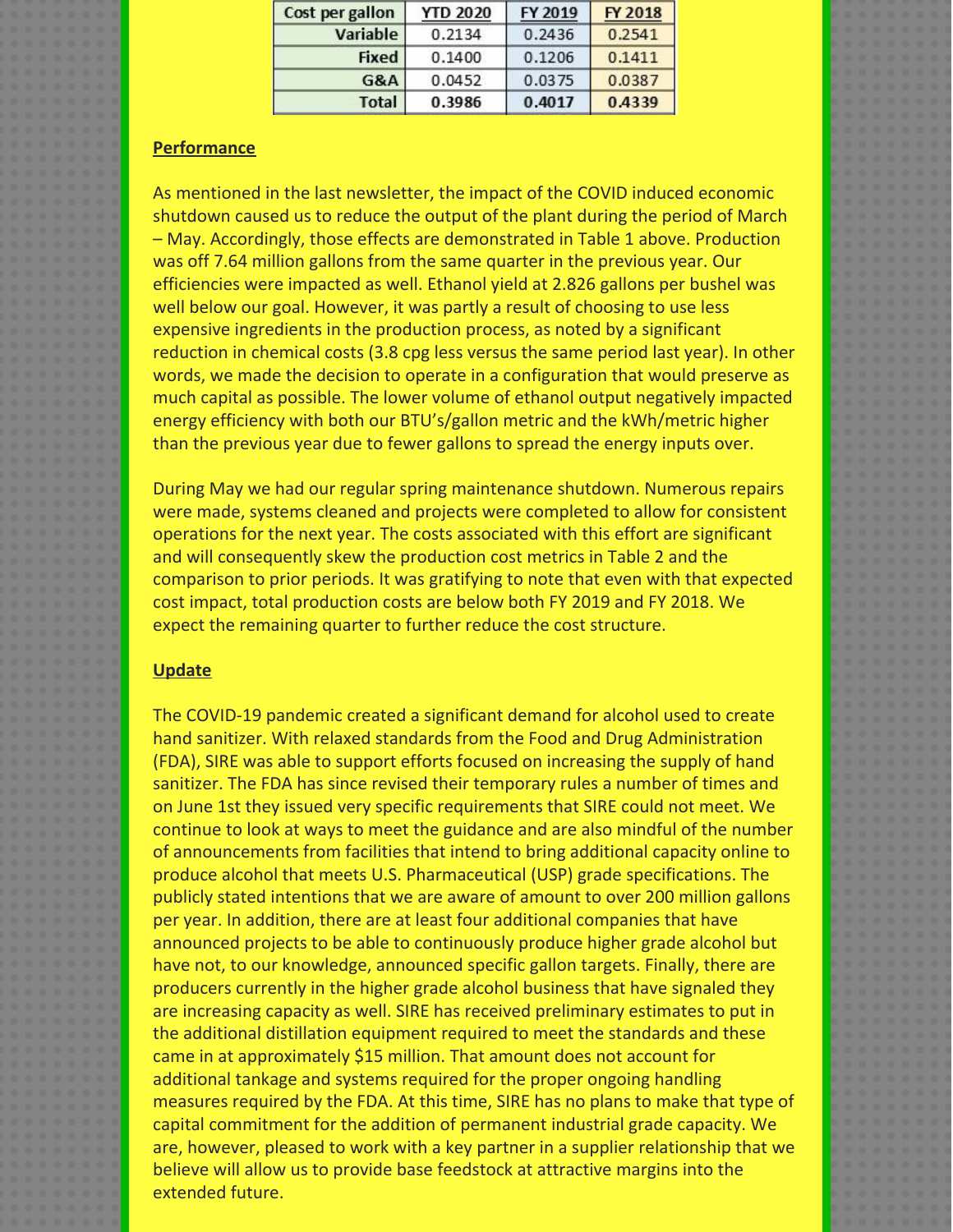### **The Road Ahead**

On the state level, SIRE is pleased to be a long-standing member of the Iowa Renewable Fuels Association (IRFA). Among other things, IRFA provides a strong voice for our industry at the statehouse in Des Moines. Each year IRFA assists SIRE by handling the preparation and mailing out of our request for donations to the SIRE Political Action Committee (PAC). It is important to be engaged with our political representatives and one way we do that is with campaign donations. The SIRE PAC is not aligned with either political party but instead aligns itself, through support, with elected officials and candidates that understand and support the renewable fuels industry. If you have supported the SIRE PAC in the past, thank you. If you haven't, I'd ask you to consider it when you receive our request for donations. It is one more way, in addition to personal advocacy and voting, that we can make our voices heard.

By the time the next quarterly newsletter is generated, the 2020 harvest will be in the bin. Aside from very recent inclement weather, it looks to be a very good one in our area. Our Commodity and Operations Teams are gearing up to handle the incoming bushels with plans once again to create temporary piles at SIRE once the bins are full. Year after year, the need for additional corn storage is discussed at our various long-range planning sessions. We will be working to make those plans a reality over the next couple years.

Speaking of corn, be on the lookout in the coming days for an announcement of a field day that will showcase varieties of corn that we think have the potential to benefit both SIRE and growers. SIRE has been exploring this opportunity for the last several years and we look forward to expanding the acres in this project in 2021.

Thank you for your support.

FORWARD LOOKING STATEMENTS DISCLAIMER. Some of the information in this newsletter may contain forward looking statements that express current beliefs, projections and predictions about future results or events of Southwest Iowa Renewable Energy, LLC (the "Company") and its management, such as statements with respect to financial results and condition; future trends in the industry or in business, revenues or income; litigation or regulatory matters; business and operating plans and strategies; competitive position; operational and production improvements and opportunities that may be available to the Company. Forward looking statements are necessarily subjective in nature and are made based on numerous and varied estimates, projections, beliefs, strategies and assumptions, and are subject to numerous risks and uncertainties. Forward looking statements are not guarantees of future results, performance or business or operating conditions, and no one should place undue reliance on any forward looking statements because actual results, performance or conditions could be materially different. The Company undertakes no obligation to revise or update any forward looking statements. The forward looking statements contained in this newsletter are included in the safe harbor protection provided by Section 27A of the Securities Act of 1933, as amended and Section 21E of the Securities Exchange Act of 1934, *as amended*

*Interested in selling your grain to SIRE? Interested in buying dried or wet distillers grain? Call Kristan Barta (712-366-8830) or Mack Walford (712-352-5017) today.*

Sincerely,

Mike Jerke, CEO mike.jerke@sireethanol.com 712-352-5002